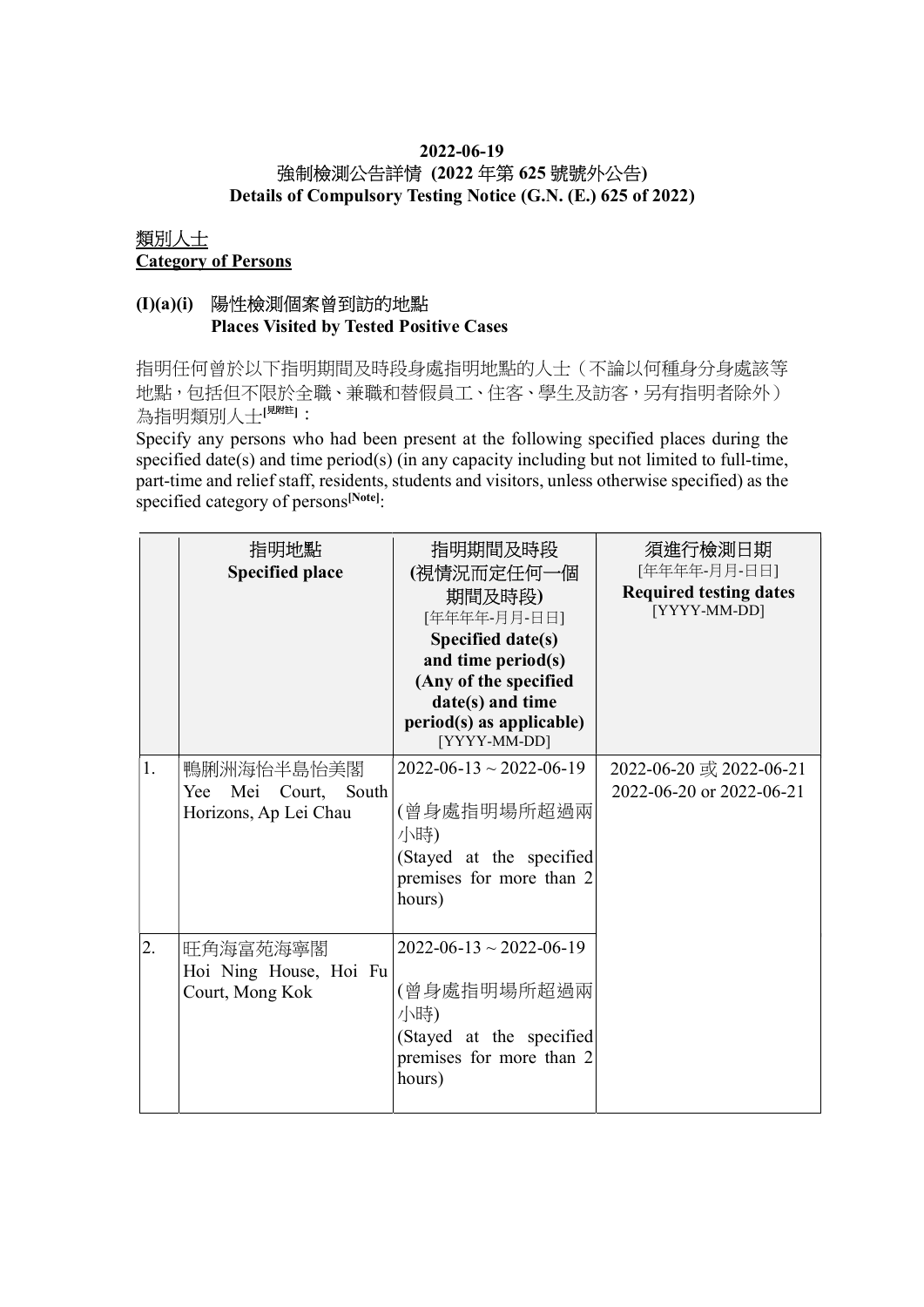|    | 指明地點<br><b>Specified place</b>                                                                                                            | 指明期間及時段<br>(視情況而定任何一個<br>期間及時段)<br>[年年年年-月月-日日]<br>Specified date(s)<br>and time period(s)<br>(Any of the specified<br>date(s) and time<br>period(s) as applicable)<br>[YYYY-MM-DD] | 須進行檢測日期<br>[年年年年-月月-日日]<br><b>Required testing dates</b><br>[YYYY-MM-DD] |
|----|-------------------------------------------------------------------------------------------------------------------------------------------|-------------------------------------------------------------------------------------------------------------------------------------------------------------------------------------|--------------------------------------------------------------------------|
| 3. | 大埔怡雅苑怡順閣<br>Yee Shun House, Yee Nga<br>Court, Tai Po                                                                                      | $2022 - 06 - 13 \sim 2022 - 06 - 19$<br>(曾身處指明場所超過兩<br>小時)<br>(Stayed at the specified<br>premises for more than 2<br>hours)                                                        | 2022-06-20 或 2022-06-21<br>2022-06-20 or 2022-06-21                      |
| 4. | 元朗合財街 19 號鉅發大廈 <br>$(1 \not\triangleright 2 \not\triangleright)$<br>Kui Fat Building (Tower 1<br>and 2), 19 Hop Choi Street,<br>Yuen Long | $2022 - 06 - 13 \sim 2022 - 06 - 19$<br>(曾身處指明場所超過兩<br>小時)<br>(Stayed at the specified<br>premises for more than 2<br>hours)                                                        |                                                                          |
| 5. | 大埔太和邨翠和樓<br>Tsui Wo House, Tai Wo<br>Estate, Tai Po                                                                                       | $2022 - 06 - 13 \approx 2022 - 06 - 19$<br>(曾身處指明場所超過兩<br>小時)<br>(Stayed at the specified<br>premises for more than 2<br>hours)                                                     |                                                                          |
| 6. | 半山區般咸道78號寧養台   2022-06-13~2022-06-19<br>B 座<br><b>Block</b><br>Ning<br><b>B</b> ,<br>Terrace, 78 Bonham Road,<br>Mid-Levels               | Yeung   (曾身處指明場所超過兩<br>小時)<br>(Stayed at the specified<br>premises for more than 2<br>hours)                                                                                        |                                                                          |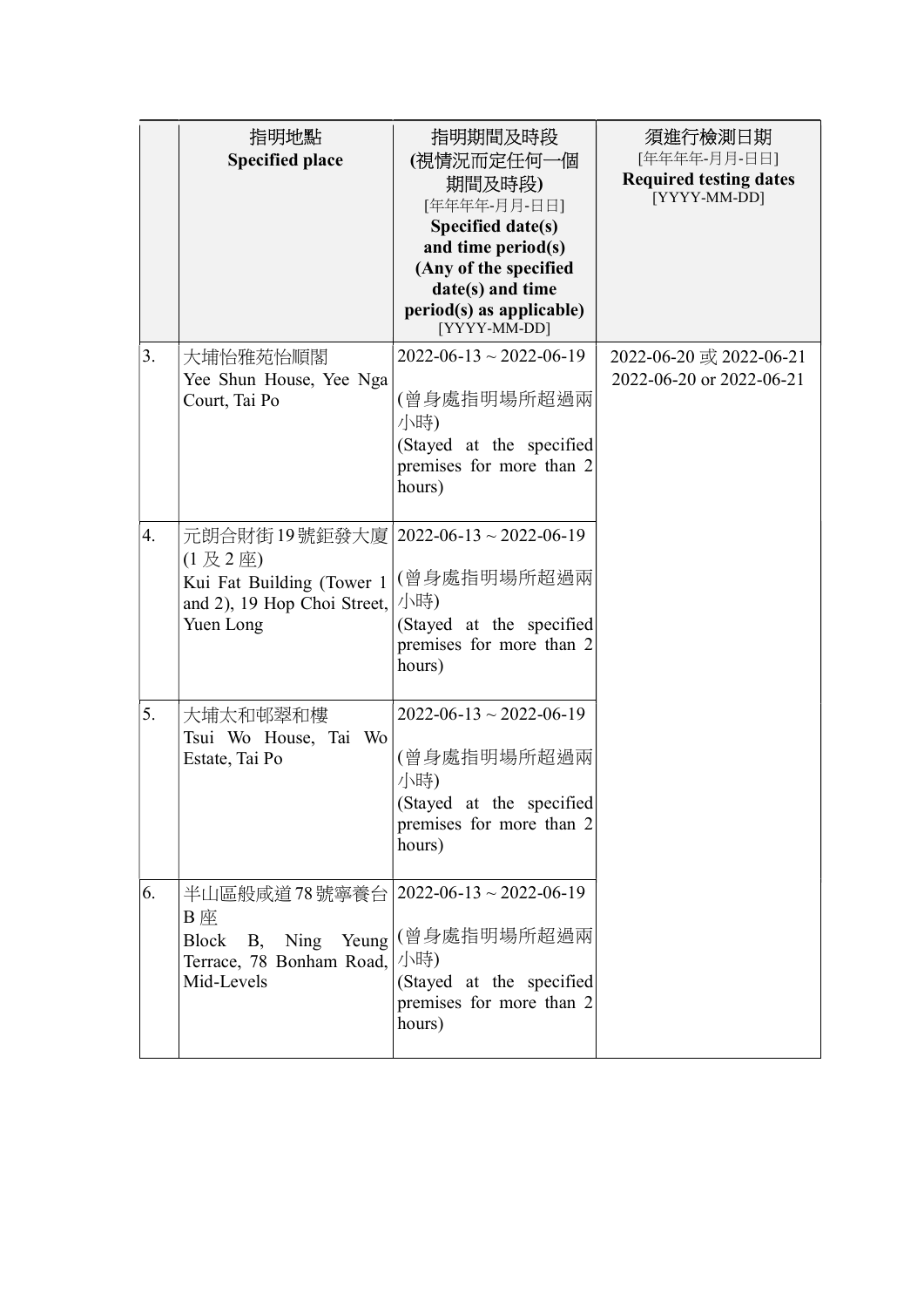|     | 指明地點<br><b>Specified place</b>                                 | 指明期間及時段<br>(視情況而定任何一個<br>期間及時段)<br>[年年年年-月月-日日]<br>Specified date(s)<br>and time period(s)<br>(Any of the specified<br>date(s) and time<br>period(s) as applicable)<br>[YYYY-MM-DD] | 須進行檢測日期<br>[年年年年-月月-日日]<br><b>Required testing dates</b><br>[YYYY-MM-DD] |
|-----|----------------------------------------------------------------|-------------------------------------------------------------------------------------------------------------------------------------------------------------------------------------|--------------------------------------------------------------------------|
| 7.  | 葵涌華荔邨喜荔樓<br>Hei Lai House, Wah Lai<br>Estate, Kwai Chung       | $2022 - 06 - 13 \sim 2022 - 06 - 19$<br>(曾身處指明場所超過兩<br>小時)<br>(Stayed at the specified<br>premises for more than 2<br>hours)                                                        | 2022-06-20 或 2022-06-21<br>2022-06-20 or 2022-06-21                      |
| 8.  | 屯門良景邨良萃樓<br>Leung Shui House, Leung<br>King Estate, Tuen Mun   | $2022 - 06 - 13 \approx 2022 - 06 - 19$<br>(曾身處指明場所超過兩<br>小時)<br>(Stayed at the specified<br>premises for more than 2<br>hours)                                                     |                                                                          |
| 9.  | 旺角富榮花園4座<br>Block 4, Charming Garden,<br>Mong Kok              | $2022 - 06 - 13 \sim 2022 - 06 - 19$<br>(曾身處指明場所超過兩<br>小時)<br>(Stayed at the specified<br>premises for more than 2<br>hours)                                                        |                                                                          |
| 10. | 香港仔華樂徑 4 號華富閣<br>World Fair Court, 4 Wah<br>Lok Path, Aberdeen | $2022 - 06 - 13 \sim 2022 - 06 - 19$<br>(曾身處指明場所超過兩<br>小時)<br>(Stayed at the specified<br>premises for more than 2<br>hours)                                                        |                                                                          |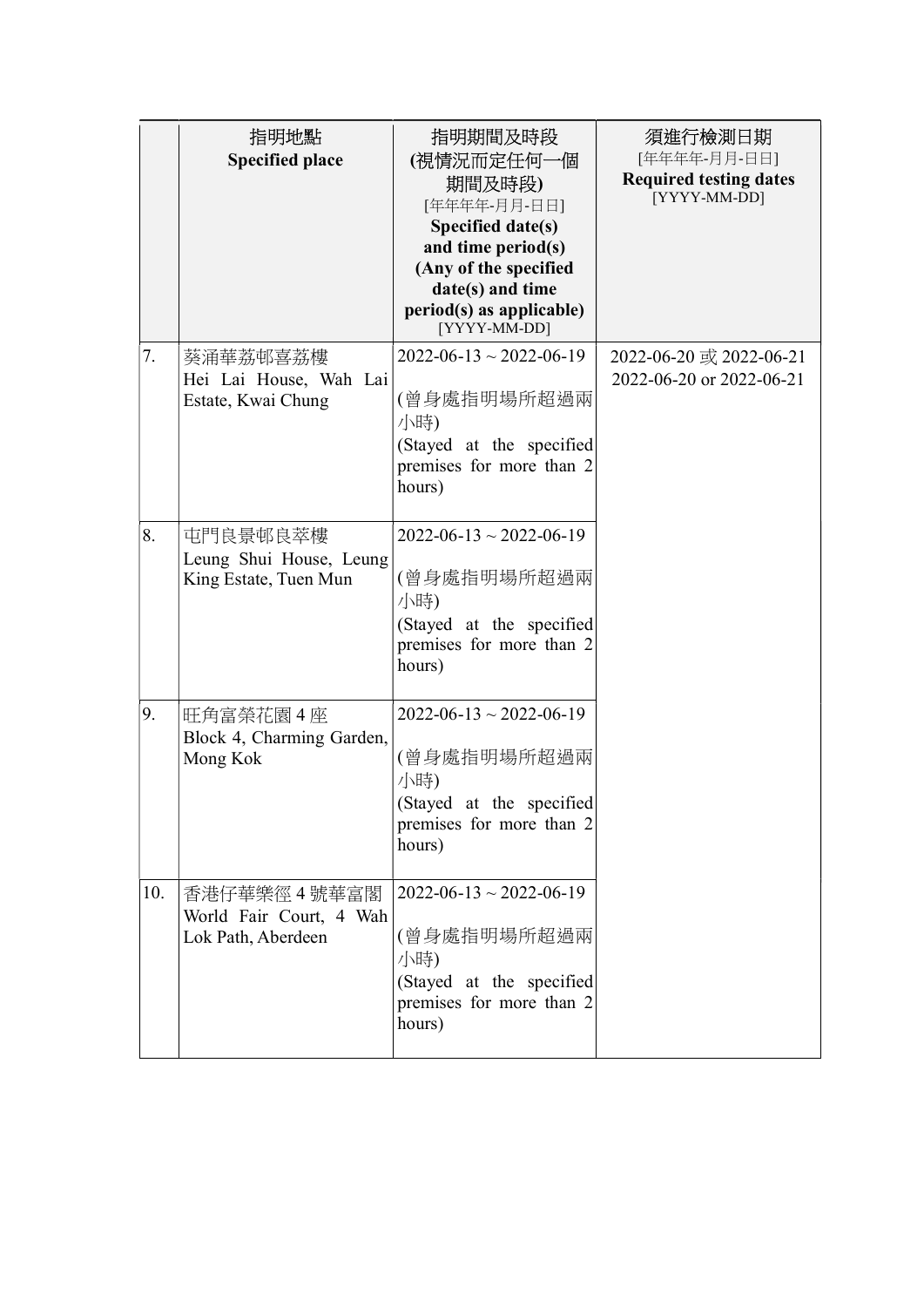|     | 指明地點<br><b>Specified place</b>                                                                        | 指明期間及時段<br>(視情況而定任何一個<br>期間及時段)<br>[年年年年-月月-日日]<br>Specified date(s)<br>and time period(s)<br>(Any of the specified<br>date(s) and time<br>period(s) as applicable)<br>[YYYY-MM-DD] | 須進行檢測日期<br>[年年年年-月月-日日]<br><b>Required testing dates</b><br>[YYYY-MM-DD] |
|-----|-------------------------------------------------------------------------------------------------------|-------------------------------------------------------------------------------------------------------------------------------------------------------------------------------------|--------------------------------------------------------------------------|
| 11. | 將軍澳日出康城領都 5 座<br>(左翼及右翼)<br>Tower 5 (L Wing and R<br>Wing), Le Prestige, Lohas<br>Park, Tseung Kwan O | $2022 - 06 - 13 \sim 2022 - 06 - 19$<br>(曾身處指明場所超過兩<br>小時)<br>(Stayed at the specified<br>premises for more than 2<br>hours)                                                        | 2022-06-20 或 2022-06-21<br>2022-06-20 or 2022-06-21                      |
| 12. | 荃灣愉景新城 5 座<br>Tower 5, Discovery Park,<br>Tsuen Wan                                                   | $2022 - 06 - 13 \sim 2022 - 06 - 19$<br>(曾身處指明場所超過兩<br>小時)<br>(Stayed at the specified<br>premises for more than 2<br>hours)                                                        |                                                                          |
| 13. | 長沙灣昇悅居 1 座<br>Block 1, Liberte, Cheung<br>Sha Wan                                                     | $2022 - 06 - 13 \sim 2022 - 06 - 19$<br>(曾身處指明場所超過兩<br>小時)<br>(Stayed at the specified<br>premises for more than 2<br>hours)                                                        |                                                                          |
| 14. | 沙田駿景園 11 座<br>Block 11, Royal Ascot, Sha<br>Tin                                                       | $2022 - 06 - 13 \sim 2022 - 06 - 19$<br>(曾身處指明場所超過兩<br>小時)<br>(Stayed at the specified<br>premises for more than 2<br>hours)                                                        |                                                                          |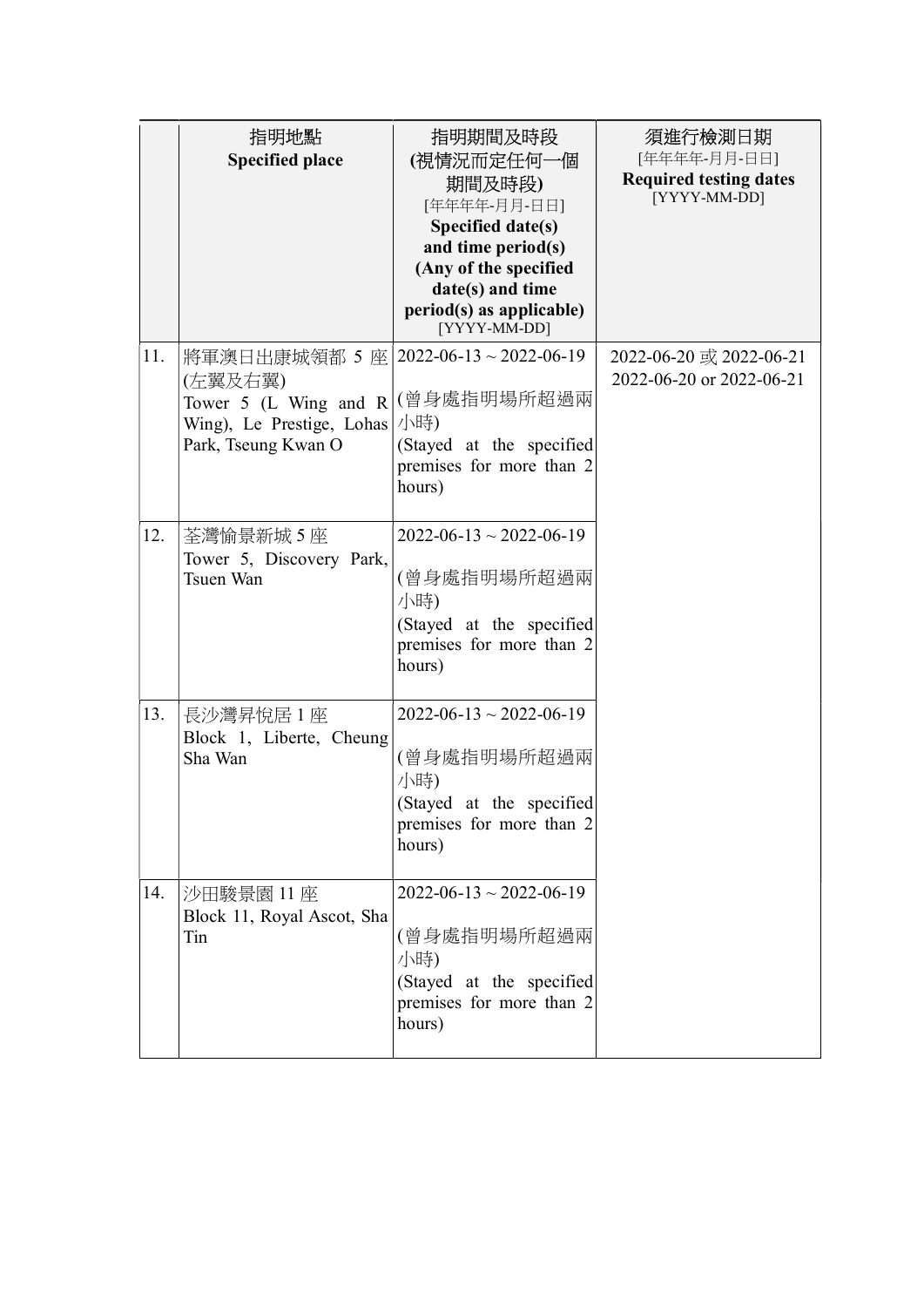|     | 指明地點<br><b>Specified place</b>                              | 指明期間及時段<br>(視情況而定任何一個<br>期間及時段)<br>[年年年年-月月-日日]<br>Specified date(s)<br>and time period(s)<br>(Any of the specified<br>date(s) and time<br>period(s) as applicable)<br>[YYYY-MM-DD] | 須進行檢測日期<br>[年年年年-月月-日日]<br><b>Required testing dates</b><br>[YYYY-MM-DD] |
|-----|-------------------------------------------------------------|-------------------------------------------------------------------------------------------------------------------------------------------------------------------------------------|--------------------------------------------------------------------------|
| 15. | 茶果嶺麗港城9座<br>Block 9, Laguna City, Cha<br>Kwo Ling           | $2022 - 06 - 13 \sim 2022 - 06 - 19$<br>(曾身處指明場所超過兩<br>小時)<br>(Stayed at the specified<br>premises for more than 2<br>hours)                                                        | 2022-06-20 或 2022-06-21<br>2022-06-20 or 2022-06-21                      |
| 16. | 柴灣藍灣半島3座<br>Tower 3, Island Resort, Chai<br>Wan             | $2022 - 06 - 13 \sim 2022 - 06 - 19$<br>(曾身處指明場所超過兩<br>小時)<br>(Stayed at the specified<br>premises for more than 2<br>hours)                                                        |                                                                          |
| 17. | 黃大仙天馬苑駿康閣<br>Chun Hong House, Tin Ma<br>Court, Wong Tai Sin | $2022 - 06 - 13 \sim 2022 - 06 - 19$<br>(曾身處指明場所超過兩<br>小時)<br>(Stayed at the specified<br>premises for more than 2<br>hours)                                                        |                                                                          |
| 18. | 堅尼地城泓都 1 座<br>Block 1, The<br>Merton,<br>Kennedy Town       | $2022 - 06 - 13 \sim 2022 - 06 - 19$<br>(曾身處指明場所超過兩<br>小時)<br>(Stayed at the specified<br>premises for more than 2<br>hours)                                                        |                                                                          |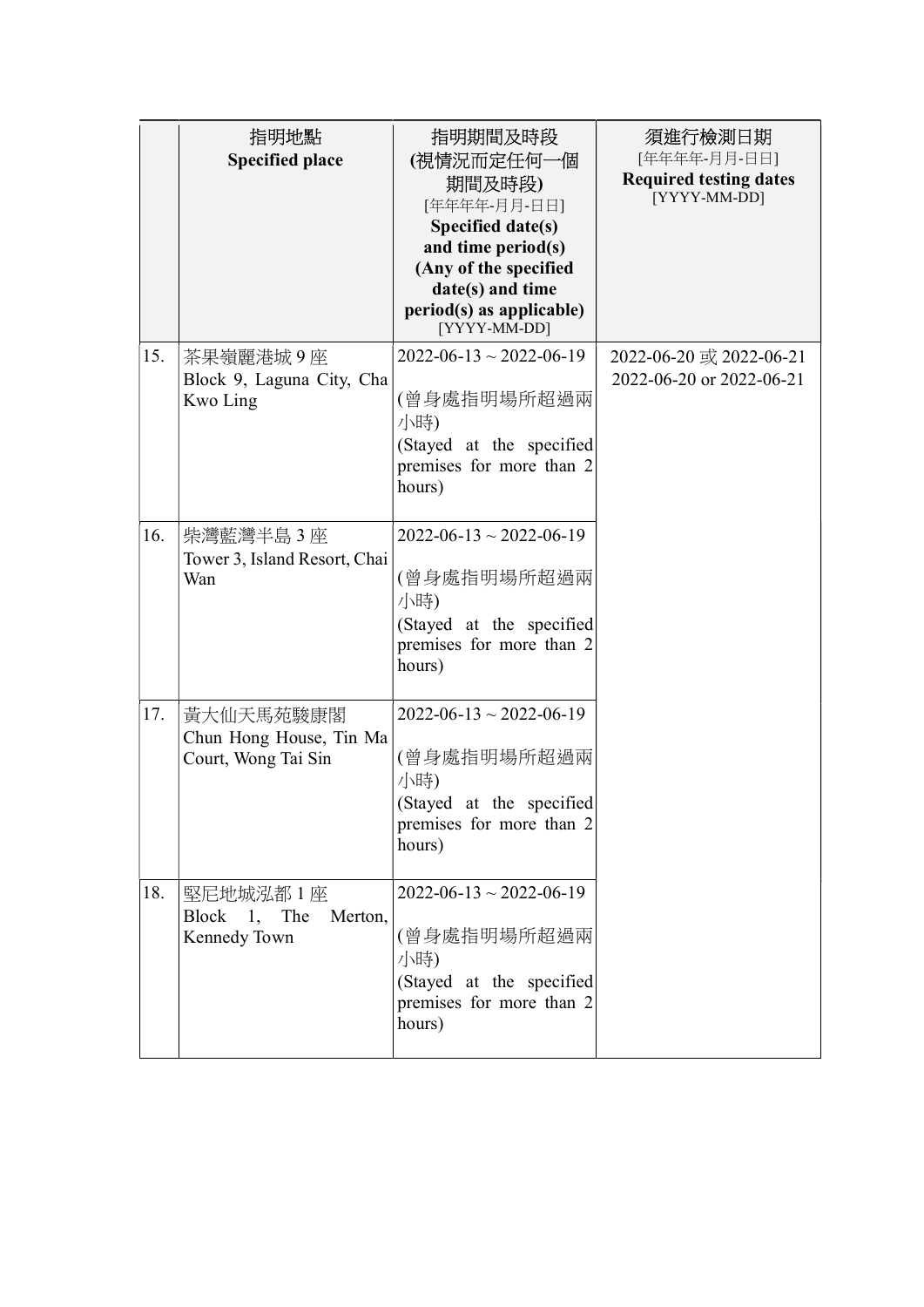|     | 指明地點<br><b>Specified place</b>                                                              | 指明期間及時段<br>(視情況而定任何一個<br>期間及時段)<br>[年年年年-月月-日日]<br>Specified date(s)<br>and time period(s)<br>(Any of the specified<br>date(s) and time<br>period(s) as applicable)<br>[YYYY-MM-DD] | 須進行檢測日期<br>[年年年年-月月-日日]<br><b>Required testing dates</b><br>[YYYY-MM-DD] |
|-----|---------------------------------------------------------------------------------------------|-------------------------------------------------------------------------------------------------------------------------------------------------------------------------------------|--------------------------------------------------------------------------|
| 19. | 馬鞍山錦豐苑錦莉閣<br>Kam Lei House, Kam Fung<br>Court, Ma On Shan                                   | $2022 - 06 - 13 \sim 2022 - 06 - 19$<br>(曾身處指明場所超過兩<br>小時)<br>(Stayed at the specified<br>premises for more than 2<br>hours)                                                        | 2022-06-20 或 2022-06-21<br>2022-06-20 or 2022-06-21                      |
| 20. | 愉景灣蘅峯曦欣閣<br>Twilight Court, Peninsula<br>Village, Discovery Bay                             | $2022 - 06 - 13 \sim 2022 - 06 - 19$<br>(曾身處指明場所超過兩<br>小時)<br>(Stayed at the specified<br>premises for more than 2<br>hours)                                                        |                                                                          |
| 21. | 將軍澳新都城第二期6座<br>Tower 6, Metro City Phase<br>2, Tseung Kwan O                                | $2022 - 06 - 13 \sim 2022 - 06 - 19$<br>(曾身處指明場所超過兩<br>小時)<br>(Stayed at the specified<br>premises for more than 2<br>hours)                                                        |                                                                          |
| 22. | 元 朗 Park Yoho Genova 2022-06-13~2022-06-19<br>16A 座<br>Tower 16A, Park<br>Genova, Yuen Long | Yoho (曾身處指明場所超過兩<br>小時)<br>(Stayed at the specified<br>premises for more than 2<br>hours)                                                                                           |                                                                          |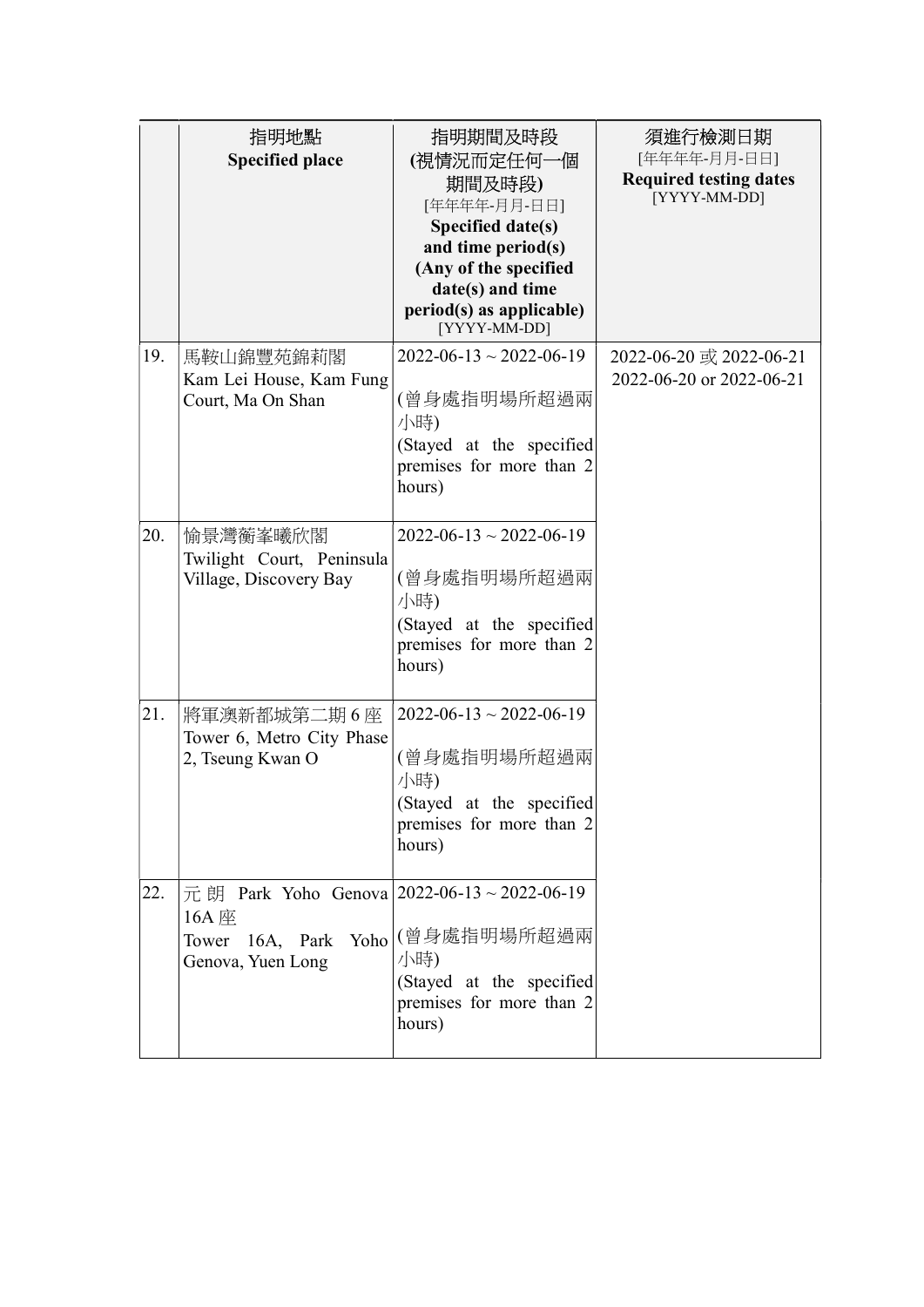|     | 指明地點<br><b>Specified place</b>                                                                              | 指明期間及時段<br>(視情況而定任何一個<br>期間及時段)<br>[年年年年-月月-日日]<br>Specified date(s)<br>and time period(s)<br>(Any of the specified<br>date(s) and time<br>period(s) as applicable)<br>[YYYY-MM-DD] | 須進行檢測日期<br>[年年年年-月月-日日]<br><b>Required testing dates</b><br>[YYYY-MM-DD] |
|-----|-------------------------------------------------------------------------------------------------------------|-------------------------------------------------------------------------------------------------------------------------------------------------------------------------------------|--------------------------------------------------------------------------|
| 23. | 筲箕灣南安街 1-7 號嘉裕<br>大廈<br>Ka Yue Building, 1-7 Nam<br>On Street, Shau Kei Wan                                 | $2022 - 06 - 13 \sim 2022 - 06 - 19$<br>(曾身處指明場所超過兩<br>小時)<br>(Stayed at the specified<br>premises for more than 2<br>hours)                                                        | 2022-06-20 或 2022-06-21<br>2022-06-20 or 2022-06-21                      |
| 24. | 薄扶林摩星嶺道 52-54 號 2022-06-13~2022-06-19<br>華亭閣<br>Vista Mount Davis, 52-54<br>Mount Davis Road, Pok Fu<br>Lam | (曾身處指明場所超過兩<br>小時)<br>(Stayed at the specified<br>premises for more than 2<br>hours)                                                                                                |                                                                          |
| 25. | 上水清河邨清譽樓<br>Ching Yu House, Ching Ho<br>Estate, Sheung Shui                                                 | $2022 - 06 - 14 \sim 2022 - 06 - 19$<br>(曾身處指明場所超過兩<br>小時)<br>(Stayed at the specified<br>premises for more than 2<br>hours)                                                        |                                                                          |
| 26. | 將軍澳康盛花園4座<br>Block 4, Hong Sing Garden,<br>Tseung Kwan O                                                    | $2022 - 06 - 14 \sim 2022 - 06 - 19$<br>(曾身處指明場所超過兩<br>小時)<br>(Stayed at the specified<br>premises for more than 2<br>hours)                                                        |                                                                          |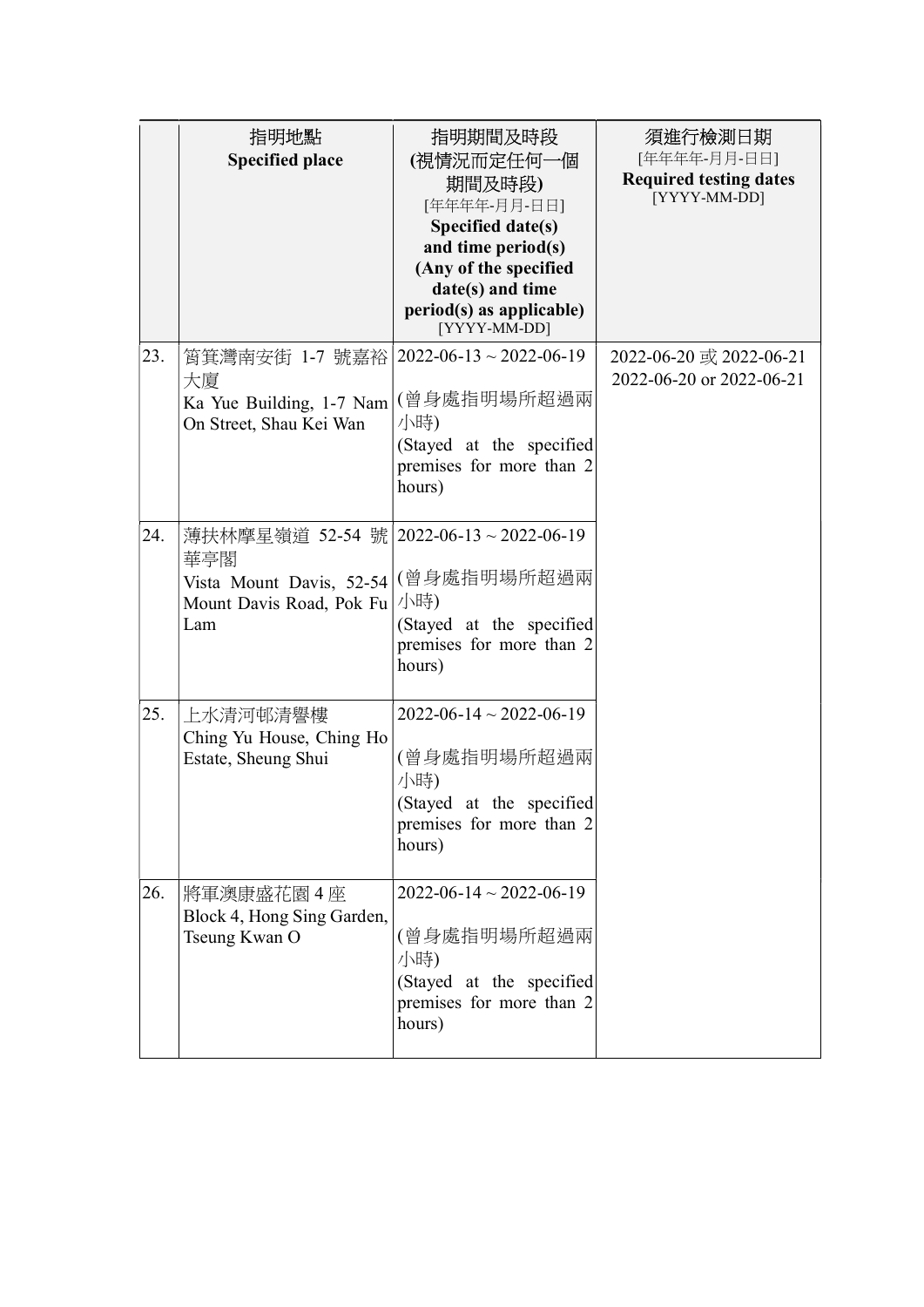|     | 指明地點<br><b>Specified place</b>                                                                                                             | 指明期間及時段<br>(視情況而定任何一個<br>期間及時段)<br>[年年年年-月月-日日]<br>Specified date(s)<br>and time period(s)<br>(Any of the specified<br>date(s) and time<br>period(s) as applicable)<br>[YYYY-MM-DD] | 須進行檢測日期<br>[年年年年-月月-日日]<br><b>Required testing dates</b><br>[YYYY-MM-DD] |
|-----|--------------------------------------------------------------------------------------------------------------------------------------------|-------------------------------------------------------------------------------------------------------------------------------------------------------------------------------------|--------------------------------------------------------------------------|
| 27. | 快樂蜂<br>旺角亞皆老街16號旺角商<br>業大廈1樓<br>Jollibee<br>1/F, Mongkok Commercial<br>Centre, 16 Argyle Street,<br>Mong Kok                               | $2022 - 06 - 17$ 10:30 ~ 11:30                                                                                                                                                      | 2022-06-20 或 2022-06-21<br>2022-06-20 or 2022-06-21                      |
| 28. | 譚仔雲南米線<br>將軍澳將軍澳廣場商場 1<br>樓 96-100號鋪<br>Tamjai Yunnan Mixian<br>Shop 96-100, 1/F, Tseung<br>Kwan O Plaza Shopping<br>Mall, Tseung Kwan O   | $2022 - 06 - 14$ 13:00 ~ 13:30                                                                                                                                                      |                                                                          |
| 29. | 大家樂<br>灣仔新世紀廣場 1 樓 124-<br>149, 165, 173 及 174 號鋪<br>Café de Coral<br>Shop 124-149, 165, 173 &<br>174, 1/F, New Century<br>Plaza, Wan Chai | $2022 - 06 - 14$ 15:00 ~ 16:00<br>$2022 - 06 - 15$ 15:15 ~ 16:00                                                                                                                    |                                                                          |

## (I)(a)(ii) 陽性檢測個案曾乘搭的公共交通工具

Public Transport Taken by Tested Positive Cases

無 Nil

#### (I)(a)(iii) 污水樣本檢測呈陽性的地點

Places with Sewage Sample(s) Tested Positive

無

Nil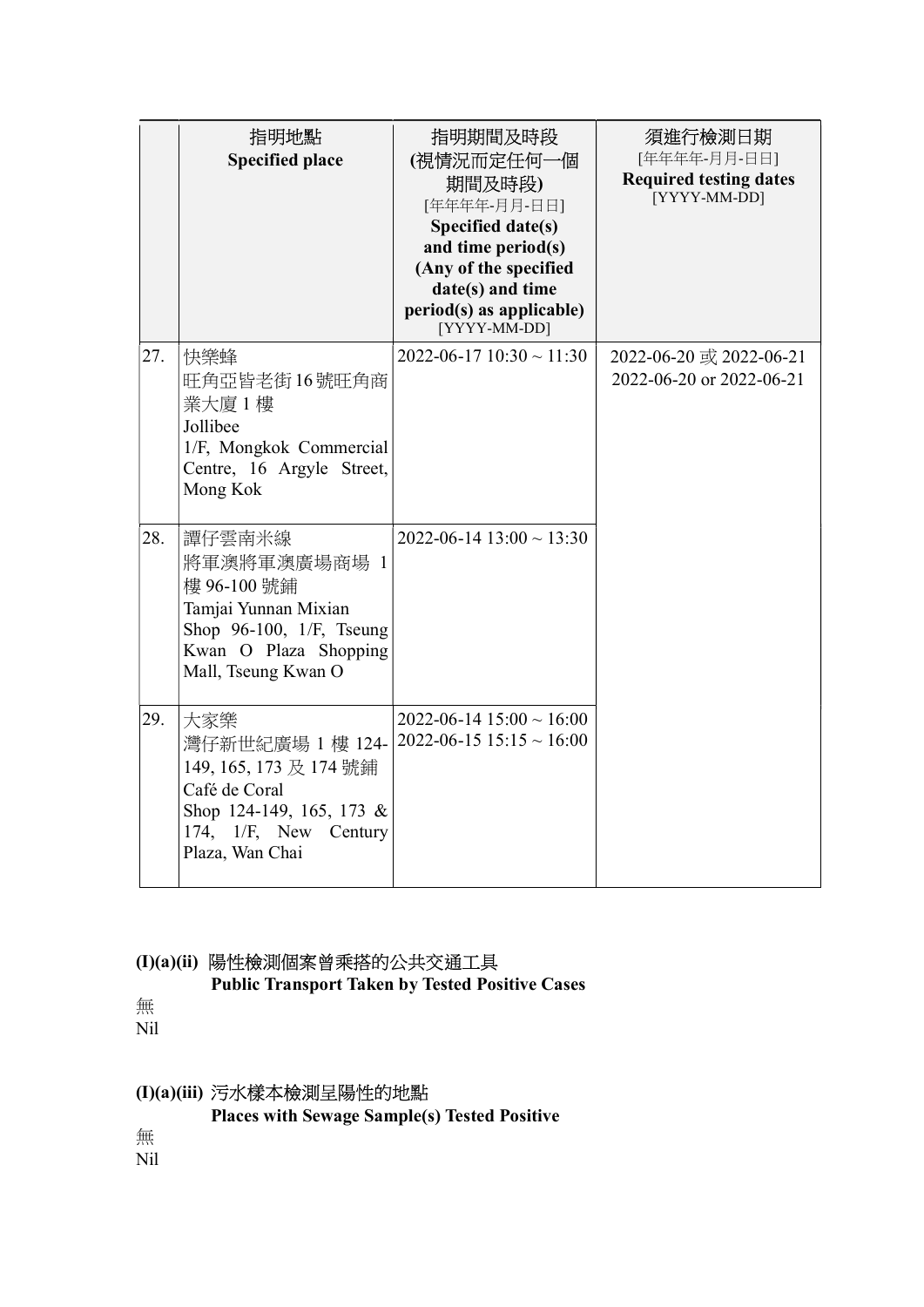| 無                  | (I)(a)(iv) 與陽性檢測個案有關的地點                                                                                 |
|--------------------|---------------------------------------------------------------------------------------------------------|
| Nil                | <b>Places Relevant to Tested Positive Cases</b>                                                         |
| (I)(b)             | 上呼吸道感染及/或流感樣疾病個案(幼稚園/幼兒中心)                                                                              |
| 無                  | Upper Respiratory Tract Infection and/or Influenza-like Illness Cases                                   |
| <b>Nil</b>         | (Kindergarten/ Child Care Centre)                                                                       |
| (I)(c)             | 上呼吸道感染及/或流感樣疾病個案(小學)                                                                                    |
| 無                  | Upper Respiratory Tract Infection and/or Influenza-like Illness Cases                                   |
| N <sub>il</sub>    | (Primary School)                                                                                        |
| (I)(d)<br>無<br>Nil | 陽性檢測個案曾到訪的地點(醫院管理局設施)<br>Places Visited by Tested Positive Cases (Facilities of the Hospital Authority) |

# 附註:

Note:

上述第(I)(a)(i)(1-26)部分的指明地點不包括非住宅單位。 The non-domestic units are excluded from the specific place in Part  $(I)(a)(i)(1-26)$  above.

如果屬於上述第(I)部分中指明的類別人士,須根據《預防及控制疾病規例》(第 599 章,附屬法例 A)第 22 條接受檢疫,在檢疫期間則無須遵從本公告中的規定。

如果屬於上述第(I)部分中指明的類別人士在須進行檢測日期在醫院或隔離設施接受 治療或隔離,有關人士在知會醫護人員有關適用檢測要求並在住院或隔離期間遵從 相關醫院或隔離設施的檢測安排的情況下,會獲視為已遵從強制檢測公告的規定。

上述第(I)部分中指明的類別人士如在 2022 年 3 月 19 日或之後取得 2019 冠狀病毒 病的聚合酶連鎖反應核酸檢測或快速抗原測試的陽性檢測結果(*有關人士*),則無須 按本公告的規定進行檢測。有關人士須向訂明人員按以下規定出示相關證明文件:

(a) 就曾在聚合酶連鎖反應核酸檢測中取得陽性檢測結果的人士——出示相關載有 陽性檢測結果的電話短訊通知;或